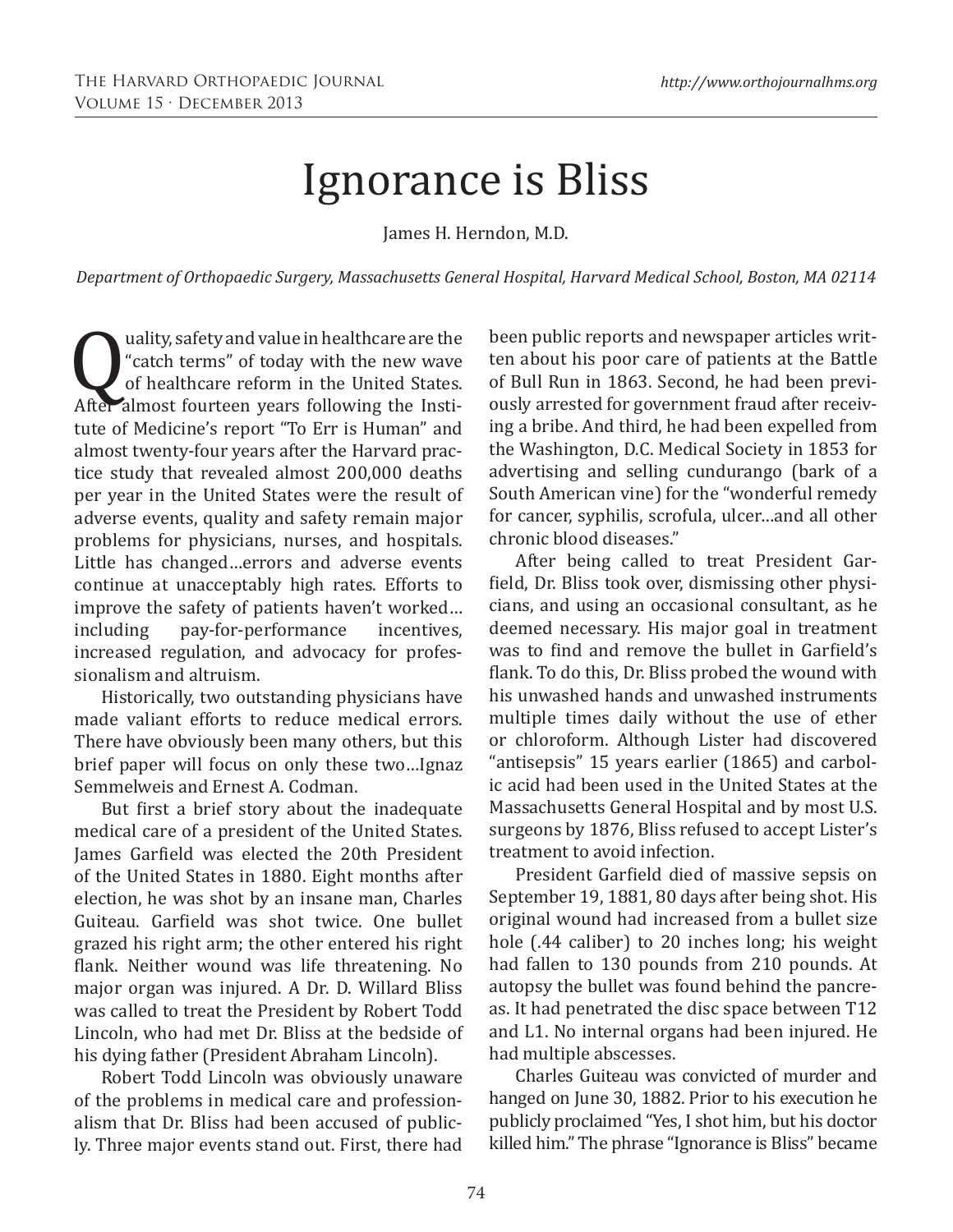popular and had new meaning after the original phrase "Where ignorance is bliss, 'tis folly to be wise', written by Thomas Gray in a poem in 1742.

Ignorance is bliss, 'tis folly to be wise can be applied to the entire effort at reducing medical/surgical errors and improving patient quality and safety. Examples of the medical profession's resistance to the important cultural changes required to improve patient safety and remain in "bliss", rather than becoming "wise", bring us back to our two examples…Ignaz Semmelweis and Ernest A. Codman.

Ignaz Semmelweis was chief of the obstetric service at the Vienna General Hospital in 1846. He was in charge of two wards…Clinic 1 in which physicians and medical students cared for women in labor and Clinic 2 in which midwives delivered the babies. Semmelweis was a keen observer. He noticed that the death rate from postpartum sepsis on Clinic 1 was 12%, but was only 2% on Clinic 2. The only other difference in the two clinics that he observed was that the medical students and physicians performed autopsies on the women and children who died the previous night in the early morning before they began to examine the women in labor and assist in deliveries. The midwives worked only in Clinic 2. Semmelweis had also observed the collections of pus in patients at autopsy and wrote "The transmitting source of those cadaver particles was to be found in the hands of students and attending physicians."

This insightful observation of Semmelweis's in 1846 was before the discoveries of Pasteur and Lister (1865). And yet he had the courage to insist that every physician and medical student wash their hands in a chlorine solution that he placed at the entrance to Clinic 1. The reaction by the doctors and students, similar to reactions we see today, was one of resistance. They objected to this "senseless ritual" imposed by Semmelweis. Yet, within one month of this new policy of hand washing, the mortality rate fell precipitously to 2% -- the same as Cinic 2.

Semmelweis defended his theory before the Medical Society of Vienna. A few physicians supported him but most did not. Opposition increased. His contract with the hospital was not renewed. Known as "lightheaded and popular…[with a] playful jocular nature," Semmelweis became increasingly inpatient with his colleagues. He became abusive with frequent angry outbursts…he became strident. Today he would be labeled a disruptive physician, a troublemaker.

Not known for publishing much, he didn't write his book "Etiology…And Prophylaxis of Childbed Fever" until 1961. He sent copies to the leading obstetricians and medical societies in Europe. Most ignored his book and other publications. Resistance to hand washing increased. Enraged, Semmelweis lashed out…accusing his colleagues of murder…"Since 1847 thousands of women and infants have died…you…have been a partner in this massacre. The murder must cease."

Eventually, unable to find work, Semmelweis became a heavy drinker. Once a happy and popular physician he died at the young age of 47 years. Angry, depressed and strident, he saw himself a failure and didn't understand why. A metaphor used today is called the Semmelweis Reflex or Effect. It refers to the reflex-like tendency to reject new knowledge because it contradicts established beliefs.

Ernest Amory Codman was born four years after Semmelweis's death. He was 11 years old when Garfield died. Appointed assistant surgeon at the MGH in 1897, he is believed to be the founder of the belief that outcomes or results of patients' care should be reported…his "end-result idea." However, George Hayward, assistant surgeon at MGH, had reported the result of 222 surgical cases treated at MGH in 1837 and 1838. He reported the discharge status of patients as well: much relieved, relieved, not relieved, died, unfit, or eloped (7 categories). And Frank Hamilton, a surgeon in Buffalo, New York, published a book in 1855 on the results of fracture treatment. His classification of results of fracture care consisted of five categories: united or not, when united, amount of shortening, remarks, and perfect or imperfect. He was aware that surgeons didn't have accurate data to judge the results of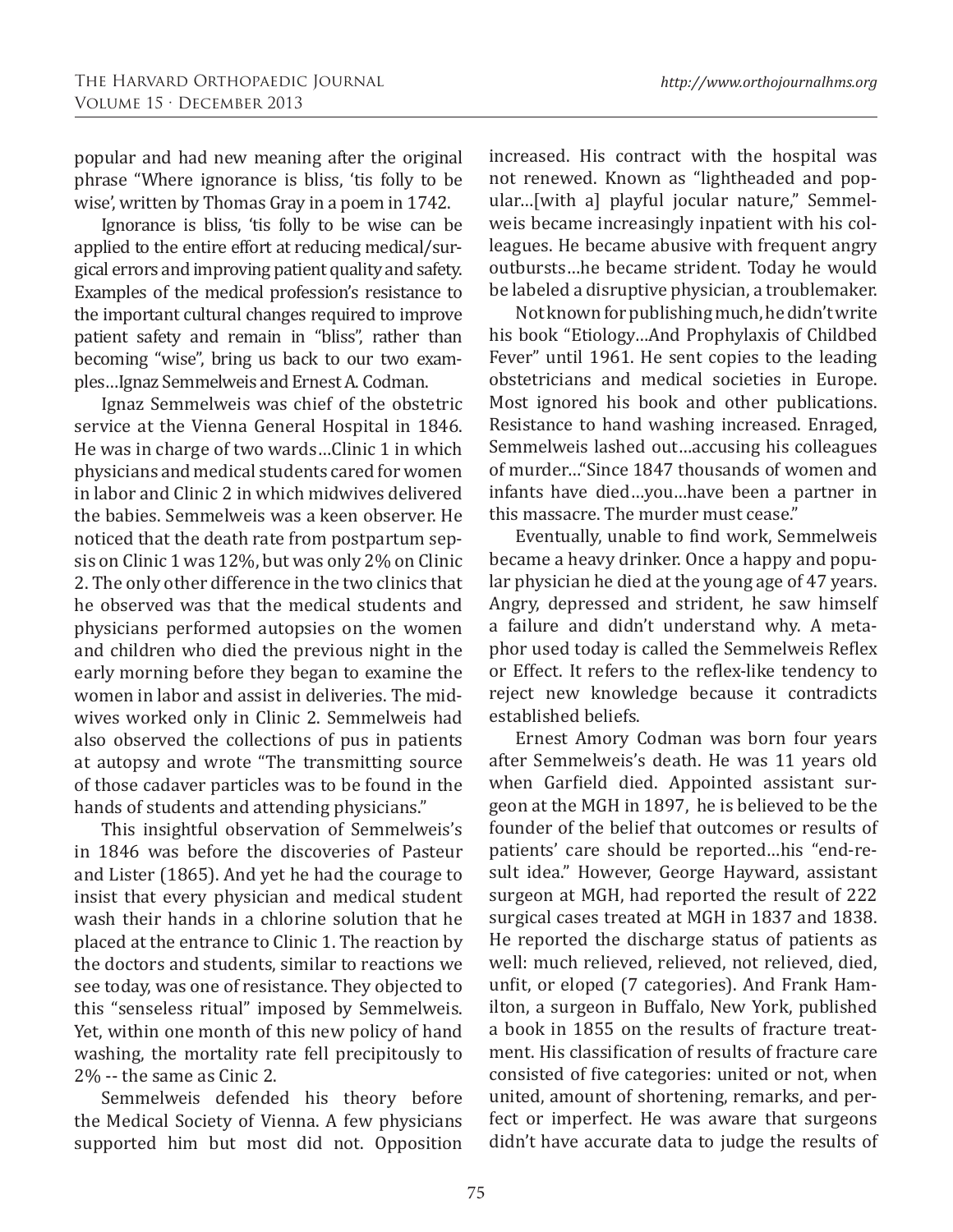their care. Litigation was rampant at the time, especially in cases of deformities after fractures. He was also upset that surgeons often stated "their patients all did well." Hamilton correctly observed "To be honest…they [surgeons] dare not record faithfully their results…the admissions of shortcomings…would be suicidal." He further wrote "The instinct of self-preservation prompts silence…the first step towards improvements… must be the faithful exposure…of deficiencies." After his public reporting of outcomes of fracture treatment, the juries stopped favoring plaintiffs. However, his hope that surgeons would agree on a standard of care was not achieved. Treatment uncertainty remained.

Codman's end-result concept was different than that of Hayward or Hamilton. He wanted the outcomes of treatment of all patients reported publicly at one year after treatment for both the physician and the hospital. He also insisted that an analysis…known today as root-cause analysis…be done to determine the cause of the bad result and how the adverse event could be avoided in the future. His classification system of errors was more comprehensive. Although he didn't name individual errors versus system errors, he included both in his system. Interestingly, his individual errors were recently reported by Matsen, et al in The Journal of Bone and Joint Surgery as common causes of malpractice suits against orthopaedic surgeons…100 years after Codman's publication. Codman's individual errors were: lack of technical skill or knowledge, lack of surgical judgment, lack of diagnostic skill and lack of care.''

Codman met strong resistance from his colleagues to the importance of reporting outcomes and analyzing their poor results; similar to the resistance that Semmelweis faced almost 50 years earlier. He did have some support for his concept by hospitals and physicians around the country. But not at home; he made many of his colleagues very uncomfortable. He also engaged in a continuous battle with the MGH Director and Trustees because they would not agree to his systematic record review and would not serve on his hospital quality committee.

An avid hunter and fisherman, Codman had many friends. He was known as a "kind and sweet person." But as resistance to his end-result concept grew…a concept he was most proud of… he also became increasingly critical of his colleagues, angry, and combative. Codman became increasingly strident.

Then in 1914 he was asked by HMS Dean Edward Bradford (an orthopaedic surgeon) to organize a clinical congress of surgeons in Boston. He refused unless every case operated upon would have a brief clinical history and an end-result report mailed to all attendees one year after the congress. He also wrote in a personal letter about two cases that he had observed at a previous clinical congress "at a prominent hospital" that bothered him. In one case the patient died during the operation, but the surgeon did not inform the audience. He continued to operate, closed the incision and as Codman stated "smuggled" the patient out of the amphitheater. In the second case, the surgeon performed a routine hysterectomy "for supposed fibroid tumor." However after the operation, when the specimen was examined in pathology, "it proved to be a full-term pregnancy." Codman was upset for two reasons…one, the audience was not informed and two, when the surgeon's hospital colleagues heard about the discovery, the surgeon threw his resident under the bus, stating "that he had taken his house officer's diagnosis." Codman went on to write "Both surgeons held the respect of the entire community…[but] are no more to be held guilty than the rest of us who tacitly allow such things to occur."

Codman became totally fed up with his colleagues and the MGH's failure to implement his outcomes concept. He resigned from the staff, having reached the limits of rejection. Just as Semmelweis had accused his colleagues of the responsibility of their patients' deaths from postpartum sepsis, Codman knew that "Harvard was sensitive to ridicule...[he] sincerely believe[d]...